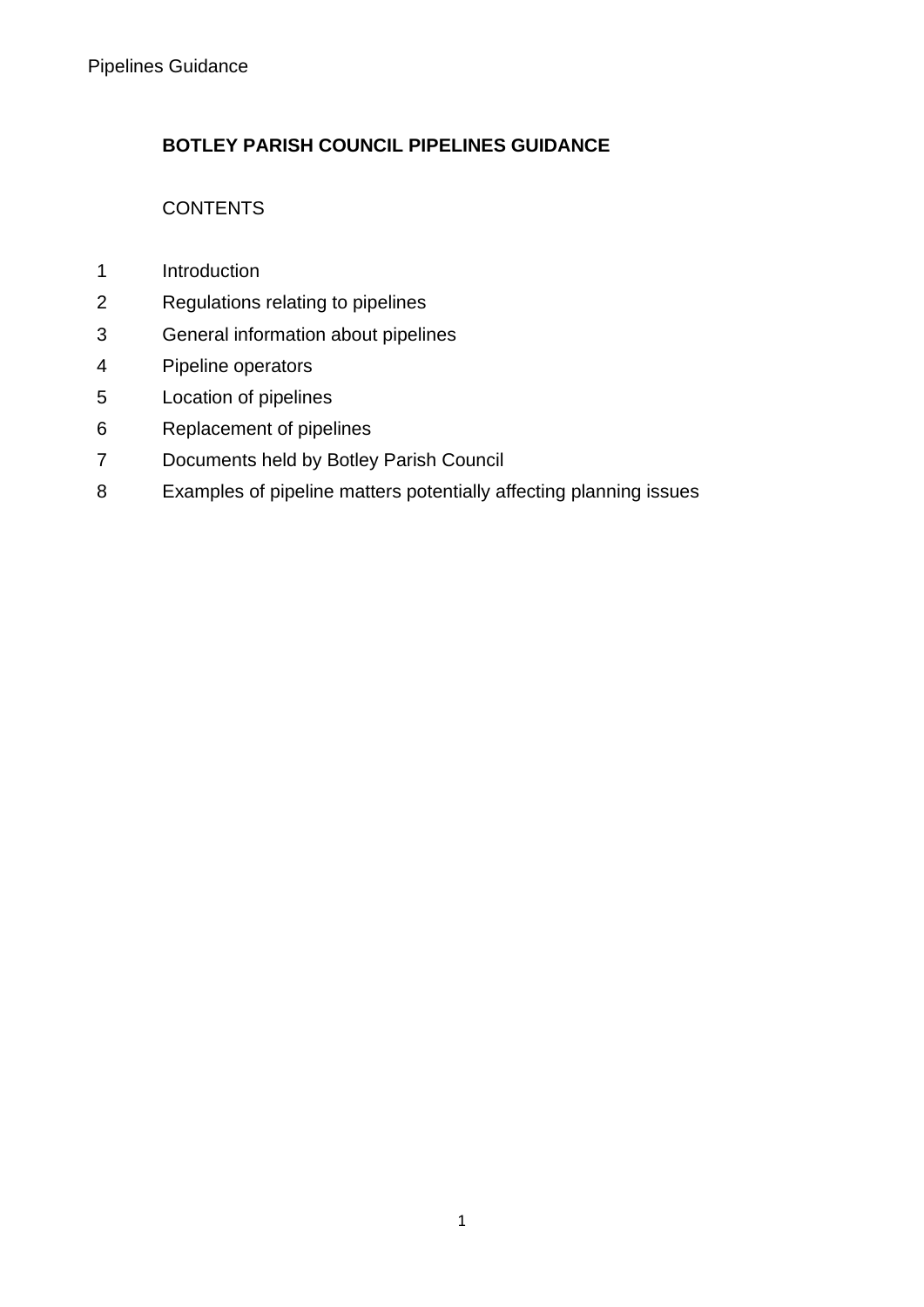# **1 Introduction**

- 1.1 Botley Parish has running beneath the ground a number of strategic high and intermediate pressure oil and gas pipelines of national importance.
- 1.2 As Eastleigh Borough Council does not have, as part of their Local Plan, any policy or guidance to assist local Parish Councils in determining the appropriateness of any planning application.
- 1.3 Botley Parish Council wish to assist in protecting these strategic pipelines of national importance. The Council will work with applicants, pipeline owners and their agents, Eastleigh Borough Council and the Health & Safety Executive to ensure the location of the pipelines are known and considered in planning applications.
- 1.4 The Parish Council wishes to ensure that residents living close to these pipelines are aware of the mandatory practises for safe working close to pipelines.

### **2 Regulations relating to pipelines**

- 2.1 No works shall take place within 3 metres (10 feet) on either side of these pipelines without prior approval of the pipeline operator in accordance with the provisions of the Deeds of Grant and the following Acts of Parliament, of which all or some may apply for such pipelines within the United Kingdom:
	- a Requisitioned Land & War Works Act 1948;
	- b The Land Powers (Defence) Act 1958;
	- c Shell-Mex and BP (London Airport Pipeline) Act 1959;
	- d The Esso Petroleum Company Act 1961;
	- e The Pipelines Act 1962;
	- f The Pipelines Safety Regulations 1996; and
	- g The Stanlow Carrington Partington Pipeline Act 1958.
	- h [Town and Country Planning \(General Permitted Development\) \(England\)](http://www.legislation.gov.uk/uksi/2015/596)  [Order 2015 Article 4 Directive,](http://www.legislation.gov.uk/uksi/2015/596) Pertaining to Strategic High Pressure Pipelines and Permitted Development Rights [\(Government guidance\).](https://www.gov.uk/guidance/when-is-permission-required#What-are-permitted-development-rights)
- 2.2 Up to date rules for working in the vicinity of these pipelines can be found at [https://www.linewatch.org.uk](https://www.linewatch.org.uk/)
- 2.3 All regulations relating to pipelines must be adhered to strictly.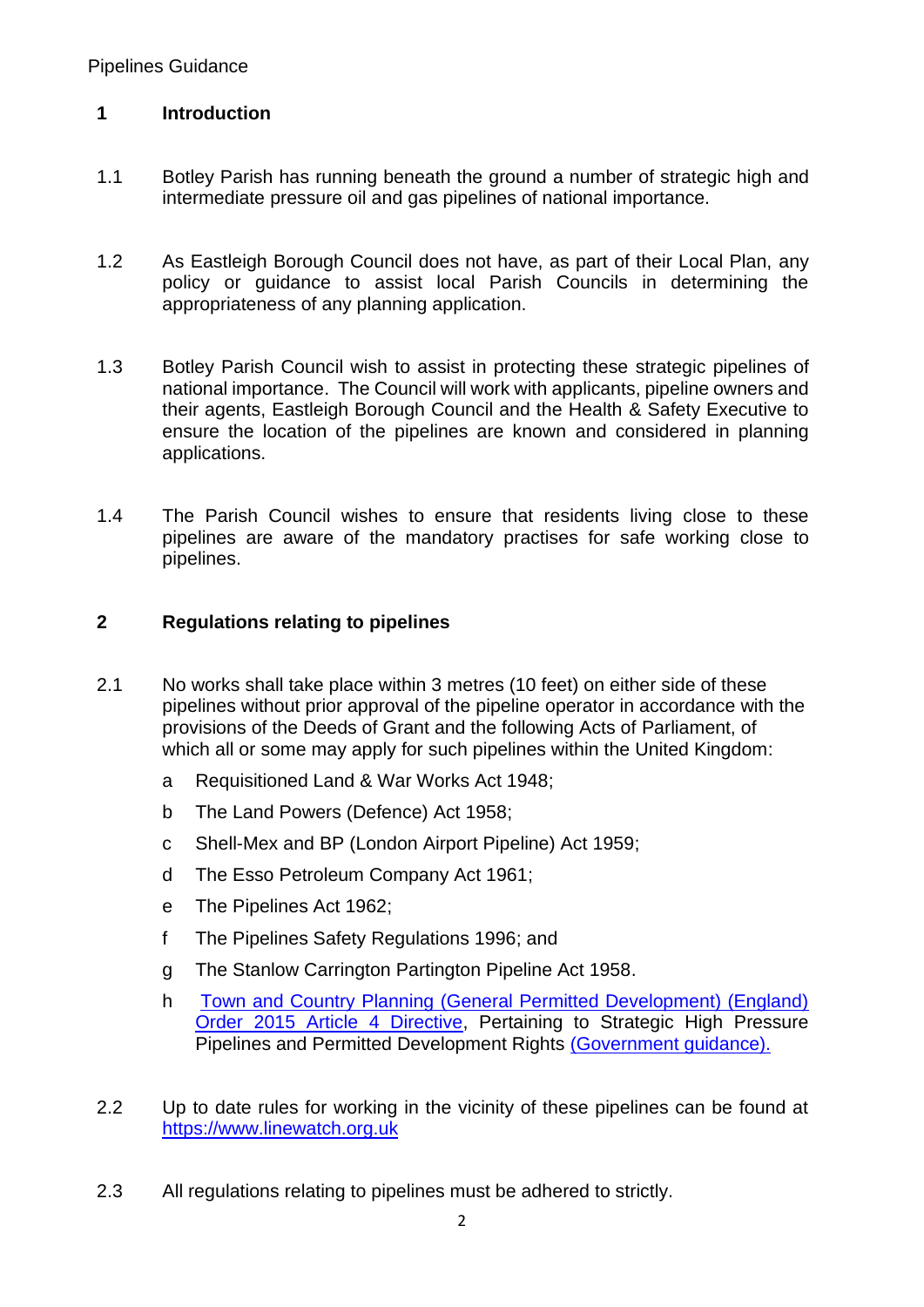Pipelines Guidance

## **3 General information about pipelines**

- 3.1 Botley Parish Office has copies of the pipeline location maps of the pipelines within the Parish, which are used for reference during consideration of planning applications.
- 3.2 All the pipelines are of steel construction and contain petroleum products or gas under high or intermediate pressure. Nominal depth of ground cover is 90 cm (3ft), although in some locations this cover may be less.
- 3.3 All strategic high and intermediate pressure pipelines have an easement of 3 meters (10 feet) either side of the pipeline trench (see paragraph 2.1).
- 3.4 The pipelines are not only in open country, but also within the boundaries of resident's properties (gardens). Therefore, consideration must be given to the location of the pipeline location, not just for major planning applications but also for householder applications under Permitted Development Rights. Erections of structures such as conservatories and smaller extensions could infringe the easement of the pipeline and prove potentially dangerous and costly to both the pipeline owner and the landowner and/or householder involved. A link to information on Permitted Development Rights is shown below.

[https://www.gov.uk/guidance/when-is-permission-required#What-are](https://www.gov.uk/guidance/when-is-permission-required#What-are-permitted-development-rights)[permitted-development-rights](https://www.gov.uk/guidance/when-is-permission-required#What-are-permitted-development-rights)

- 3.5 All landowners and householders, whose property would be affected by pipeline regulations, receive annually a reminder from the pipeline owner or Linewatch, with details of safe working in close proximity of high-pressure pipelines.
- 3.6 Work such as ditching, fencing, tree removal, tree planting and carriage of heavy loads within the easement of the pipeline (see 2.1) must be notified to the pipeline owner or their agent, before any works commences.
- 3.7 When potential close proximity to a pipeline is noticed by Botley Parish Council in any planning application, the applicant, the Local Planning Authority (Eastleigh Borough Council), the pipeline owner or agent and, if necessary, the Health & Safety Executive should be copied on any Parish Council observations and comments, in a timely manner.

#### **4 Pipeline operators**

4.1 Two pipelines are owned and operated by Esso Petroleum Limited. These run from the Fawley Oil Refinery to the West London Terminal located close to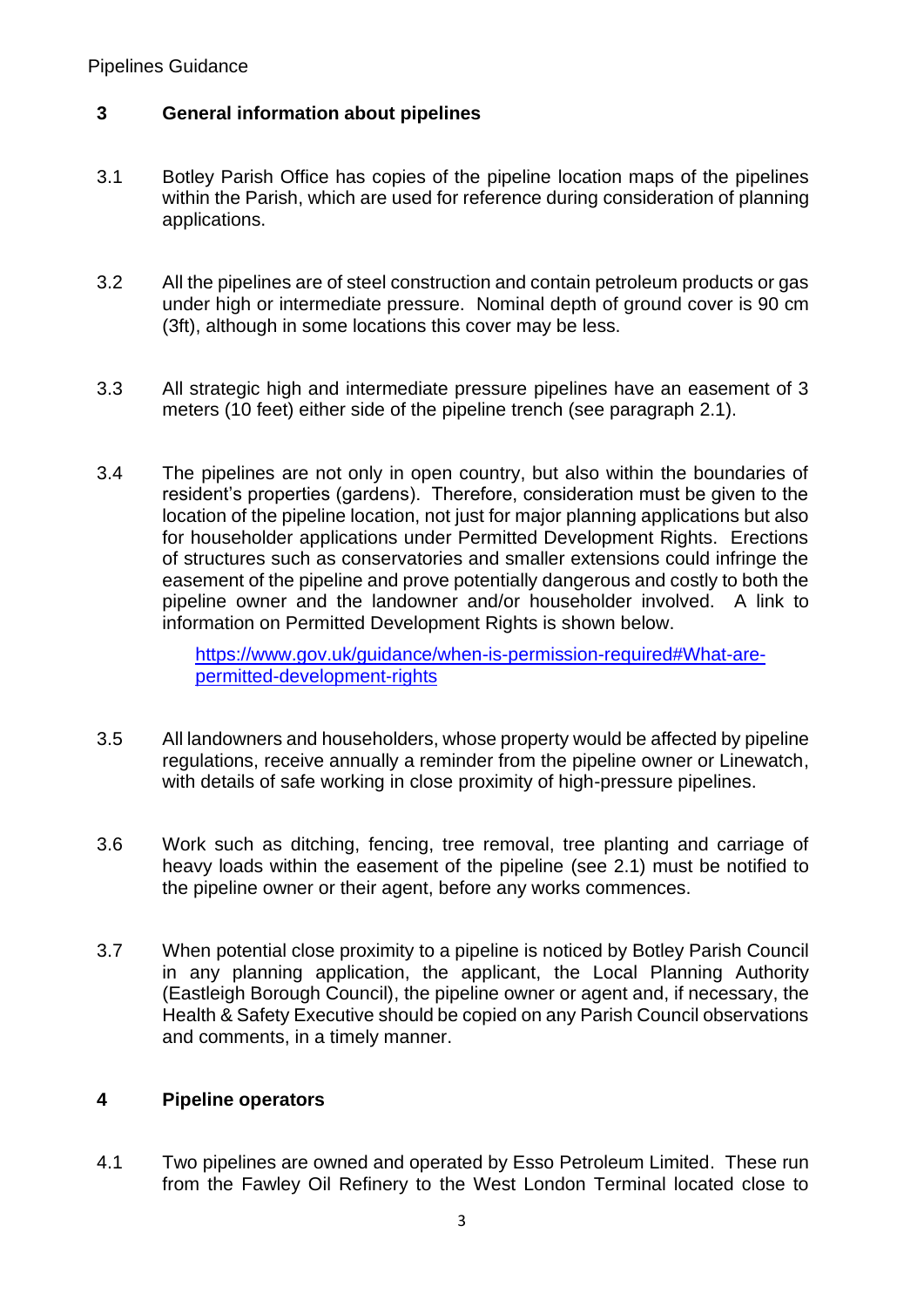Heathrow Airport. They pass through a pumping station at Alton, that has a branch transiting to Gatwick Airport and Purfleet (Essex).

- 4.2 Two pipelines are owned and operated by the Esso Petroleum Company and these are:
	- a a 250 mm (10 inch) high-pressure insulated pipeline carrying mainly aviation fuel at a pressure of 69 bar (1000 psi), running from south to north; and
	- b a 300 mm (12 inch) high-pressure pipeline carrying multi-products at a pressure of 76 bar (1100 psi), running from south to north.
- 4.3 Three pipelines are owned and operated by Southern Gas Networks, as part of the National Gas Grid and carry natural gas and these are:
	- a a 200 mm (8 inch) intermediate-pressure pipeline carrying gas at a pressure of 2-7 bar (30-100 psi). This runs from Hamble to Frimley (Surrey). It lies in the same trench as the Esso 300 mm pipeline (see 4.2b), running from south to north;
	- b a high-pressure pipeline carrying gas at a pressure above 7 Bar (100 psi), that runs east to west just north of the Eastleigh to Portsmouth railway line at Boorley Green, within the local gap; and
	- c an intermediate-pressure pipeline carrying gas at a pressure of 2-7 Bar (30- 100 psi) originates from the pipeline detailed in 4.3a and runs from east to west.

### **5 Location of pipelines**

- 5.1 The two Esso high-pressure (see 4.2) and the Southern Gas Network intermediate-pressure (see 4.3a) pipelines enter the Parish from Bursledon Parish, at Manor Farm Country Park. They run under open farmland within Manor Farm Country Park then pass through Western Botley running under gardens in Ambleside, Tickner Close, Salwey Road, Precosa Road and Sovereign Drive and Little Hatts Recreation ground, continues under open land within the local gap, then passes under the road at Broad Oak, then continues under the open farm land between Woodhouse Lane and Holmesland Lane, heading north, then cross under the Eastleigh to Portsmouth railway line at Boorley Green. The pipelines then pass under the road in Maddoxford Lane to leave the Parish just to the north of Maddoxford Farm, where they enter Curdridge Parish.
- 5.2 The Southern Gas Networks high-pressure (see 4.3b) pipeline enters Botley Parish from Curdridge Parish just to the north of the Eastleigh to Portsmouth railway line at Boorley Green. Then it runs parallel and to the north of the railway line and exits the Parish in the west, where it enters Hedge End Parish.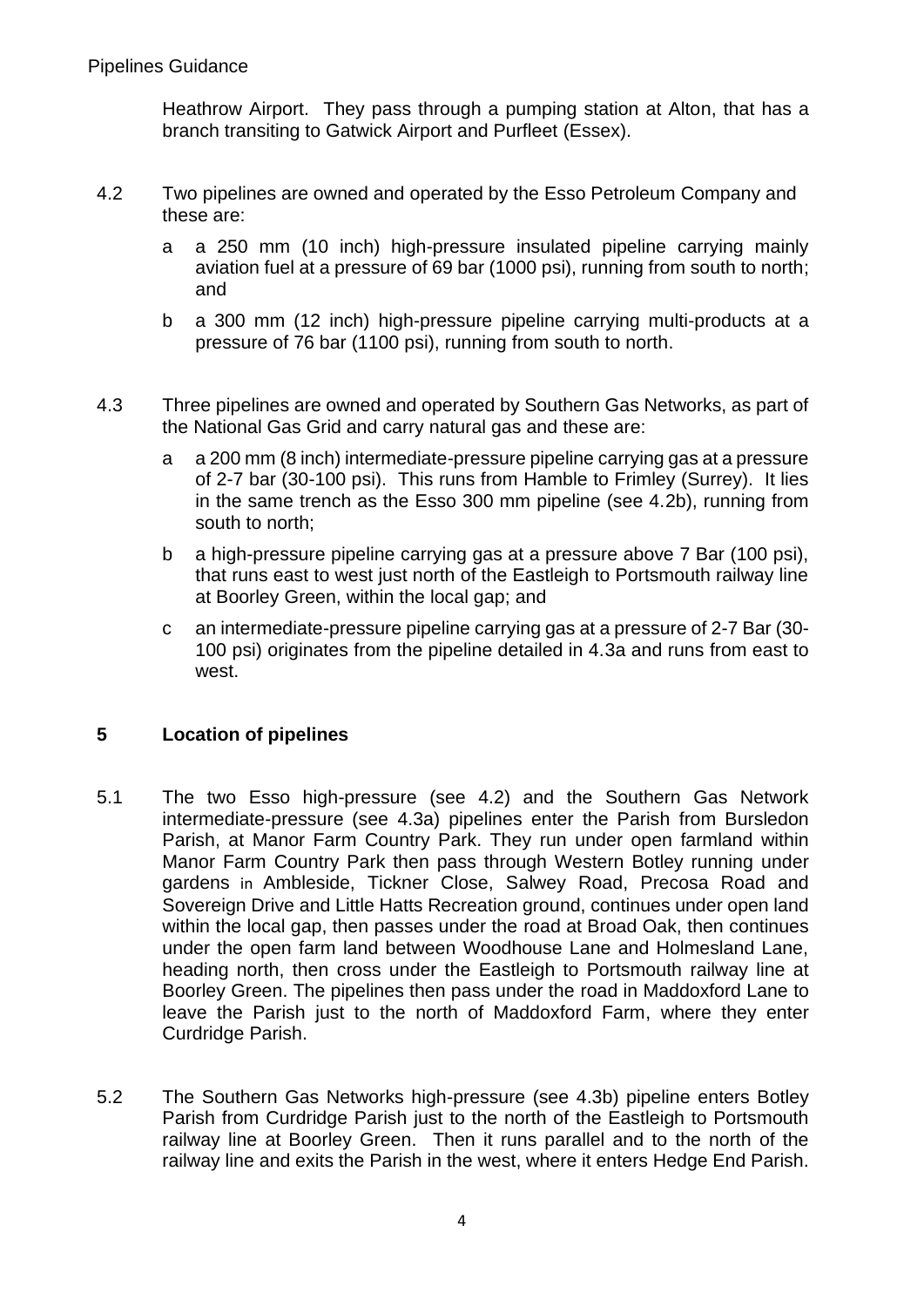#### Pipelines Guidance

5.3 The Southern Gas Networks intermediate-pressure (see 4.3c) pipeline originates from the intermediate-pressure pipeline detailed in 4.3a under open farm land to the east of Woodhouse Lane, within the local gap, it then passes under the road and enters Hedge End Parish and continues to the west.

# **6 Replacement of pipelines**

- 6.1 It is an aspiration to safeguard land for the replacement of these pipelines in the future through local gaps, such that residents and landowners are aware of the potential impact under a Development Consent Order (DCO).
- 6.2 A DCO is a statutory instrument and should follow statutory drafting conventions. The DCO must also comply with all the requirements set out in the Planning Act 2008 and associated legislation. For these reasons, DCOs differ substantially from planning permissions under the Town and Country Planning Act 1990, which are granted by local planning authorities. DCO's are submitted to the Secretary of State for consideration.
- 6.3 In 2004 the Esso 250 mm (see 4.2a) pipeline was partially replaced, from Fawley to south of the railway line at Boorley Green. The route taken relayed the pipeline away from resident's gardens in Western Botley by laying it across open country, including Botley Parish Council's Little Hatts Recreation Ground.
- 6.4 Starting sometime in 2021 the remainder of this pipeline will be replaced from south of the railway line at Boorley Green up to the West London Terminal, under a DCO.

### **7 Documents held by Botley Parish Council**

- 7.1 The following documents are held by Botley Parish Council:
	- a Botley Gas Pipeline map;
	- b Botley Parish Council map Esso GIS LAYOUT1;
	- c Dig Safely Measures to avoid injury and damage to gas pipes170503;
	- d Pipeline Marker 21 February 2018;
	- e Linewatch Special Requirements Booklet v19.04;
	- f Linewatch 2018 Infringement Report Final;
	- g ToolBox Cards June 2017; and
	- h Health & Safety Executive Further Guidance on Emergency Plans for major accident hazard pipelines.